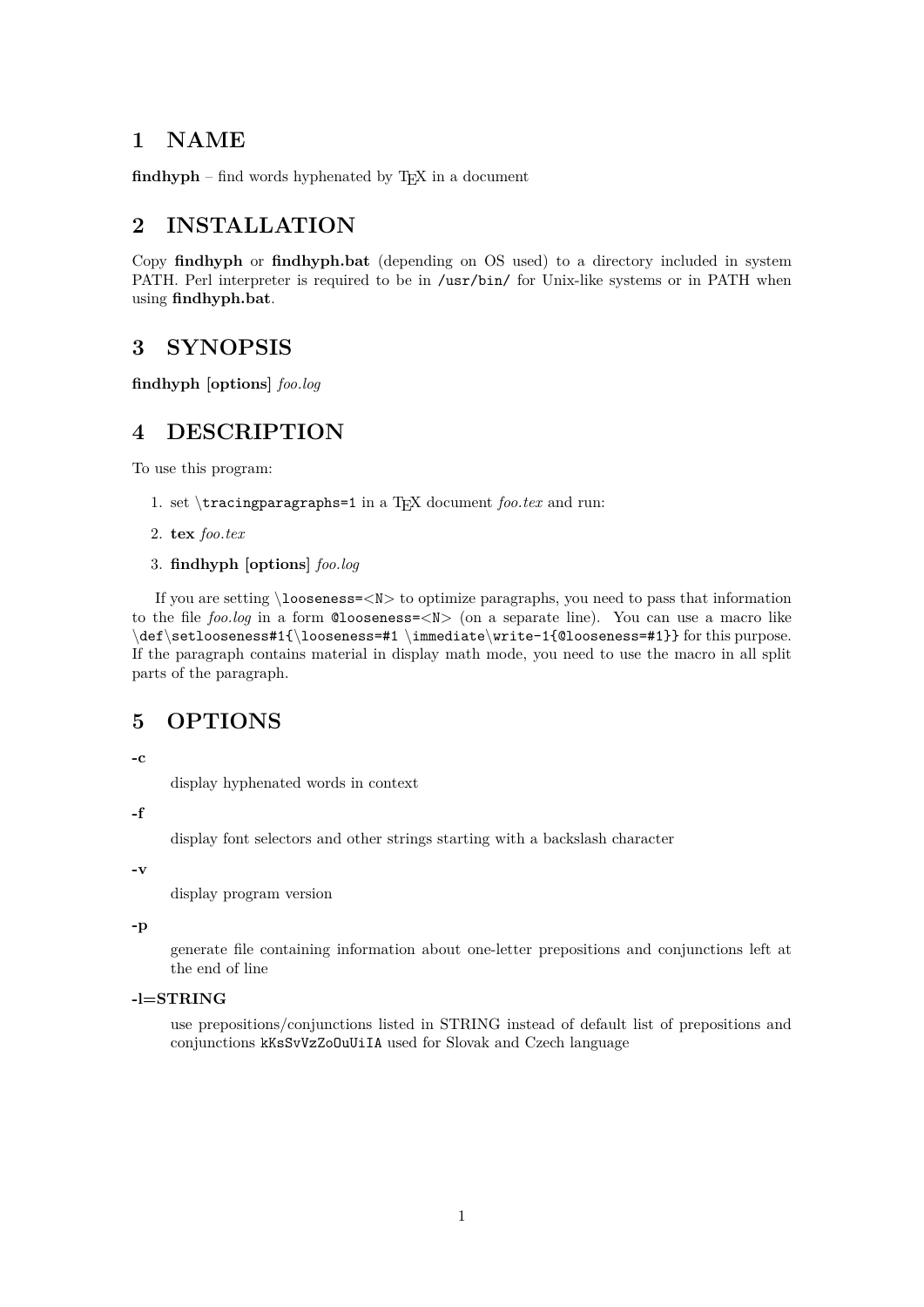# **6 OUTPUT FILES**

### *foo.hyph*

List of hyphenated words. All punctuation characters, parentheses and other character immediately preceding or following displayed words are included in this list. TEX constructs which are too difficult to display ( $\hbar$ ,  $\mark$ },  $\ark$  etc.) are shown as []. Math mode is indicated by \$ sign.

Page numbers in square brackets refer to LOG file and may occasionally differ from the typeset document. The reason is that TEX may need to break more paragraphs than it would eventually fit on the page in order to find a page break.

Words hyphenated in footnotes are listed before the words hyphenated in the paragraph in which the footnote is referenced.

### *foo.prep*

List of prepositions if option **-p** is used.

# **7 HISTORY**

### **1.0 (2001-04-08)**

• public release

#### **2.0 (2009-08-10)**

- fixes in line breaks detection algorithm; support for the third pass of line breaking algorithm in TEX (positive *\*emergencystretch); support for discretionary breaks in the first pass
- page number detection improved (recognized negative page numbers, compound page numbers when *\*count1 to *\*count9 registers are non-zero and [nn{mapfile}], [nn*<*picture*>*] and  ${\rm Im}$ <newline> formats used by pdfT<sub>E</sub>X; false page number detection should be much more rare)
- configurable list of prepositions and conjunctions
- hyphenated words can be displayed in context
- suggestions and testing by Pavel Stříž

### **3.0 (2012-02-01)**

- fixed a bug when total paragraph demerits are negative
- *\*looseness setting is now taken into account (thanks to Karel Horák for identifying the issue)

### **3.1 (2012-11-03)**

• fixed displaying of hyphenated ligatures (bug reported by Karel Horák)

#### **3.2 (2012-11-21)**

• improved example definition of the *\*setlooseness macro (thanks to Karl Berry)

#### **3.3 (2013-06-18)**

• fixed the manual page as suggested by Eric S. Raymond